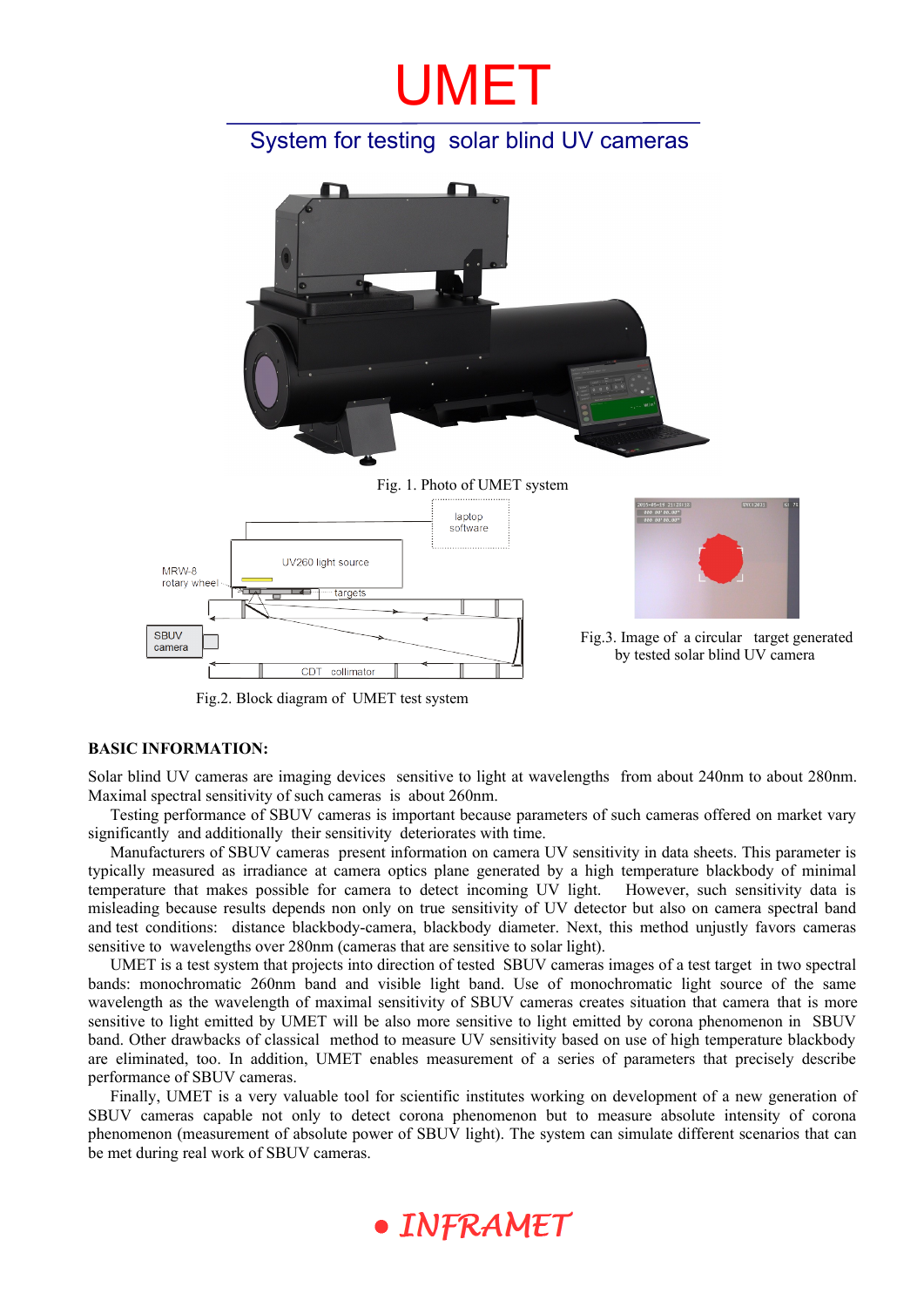# UMET

# System for testing solar blind UV cameras

# **HOW IT WORKS:**

UMET is a modular test system built from a series of blocks: CDT collimator, UV260 light source, MWR8 rotary wheel, set of targets, laptop and control software. CDT collimator works as projector of image of target located at its focal plane (irradiated by the light source). UV260 is a monochromatic SBUV light source (wavelength 260nm) of exitance regulated at very wide range (dynamic  $10^{12}$ ). MRW8 enables rotation and exchange of active target. Set of targets of different shapes and size are used to project different reference images. The tested solar blind camera generates electronic copies of these reference images in both two spectral bands. Quality of electronic images generated by tested camera in UV channel is evaluated by human user with help of software and important performance parameters of solar blind UV cameras are measured.

## **WHY TO TEST:**

Performance of SBUV cameras offered on market vary significantly. Two cameras having almost the same data sheet can perform in much different way in real application. Next, performance of SBUV cameras vary with time due to deterioration of parameters of the crucial block: solar blind UV image intensifier. Due to these reasons testing SBUV cameras is critically important at any stage of life of SBUV cameras.

## **WHAT CAN BE MEASURED:**

At present testing SBUV cameras is totally non regulated. There are no standards, no scientific papers on testing SBUV cameras. Manufacturers present in catalogs a parameter called sensitivity but measured using a method suitable for infrared technology that generates over optimistic results and vary depending on test conditions. Practically users of solar blind UV cameras have no chance for proper evaluation of these measuring tools. Situation is particularly annoying at companies/institutes that implemented so called quality systems and are required to calibrate these measuring tools to international metrological system.

In such situation Inframet proposes test methodology based on its experience on testing electro-optical imaging systems. In detail following parameters are to be measured:

- 1. Minimal Detectable Irradiance (sensitivity to point source)
- 2. Noise Equivalent Radiant Exitance (sensitivity to large source)
- 3. Event count response function
- 4. Variable target detectivity
- 5. UV resolution
- 6. Visible resolution
- 7. Center alignment error.
- 8. Peripheral alignment error
- 9. Random location error.

Parameters definitions are as below:

#### **Sensitivity**

MDI (minimal detectable irradiance) is defined minimal irradiance at optics plane of tested SBUV camera generated by point source of monochromatic 260nm light that can be detected by a human observer looking at video image generated by tested SBUV camera or by software of this camera. It can be treated that MDI is equivalent to UV sensitivity measured using the classical blackbody method but without drawback of the latter method. MDI unit is  $W/cm<sup>2</sup>$ .

NERE (noise equivalent radiant exitance) is equal to radiant exitance of a large target at peak sensitivity wavelength (typically 260nm) that can generate the same output signal as signal generated by dark noise of the tested camera. It should be noted that NERE depends on camera gain and integration time. NERE unit is W/cm<sup>2</sup> as in MDI case but value of NERE is much higher.

It is also possible to measure sensitivity as minimal detectable radiant exitance of the point SBUV light source.

# **Event Count Response Function**

Event Count Response function ECRF is a ratio between spatio-temporal density of event counts in analyzed image area and input radiant exitance of a large target. In detail, ECRF is calculated as ratio of average number of event counts recorded in time unit and input radiant exitance of a large target. Counting of events is carried out by software of tested camera. EFRF unit is s<sup>-1</sup> W<sup>-1</sup> cm<sup>2</sup>. Attention: ECRF depends on size of analyzed area.

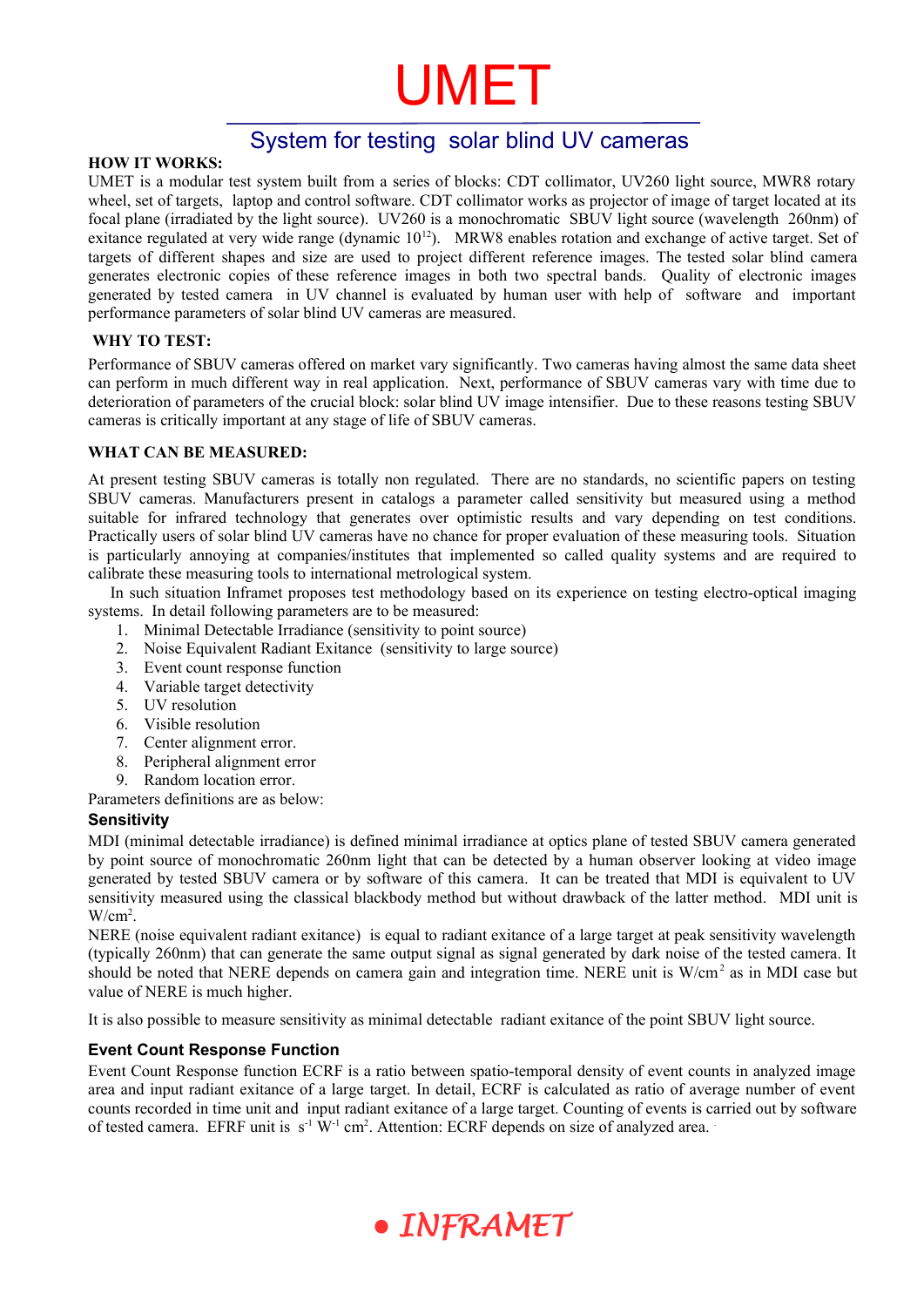# UMET

# System for testing solar blind UV cameras

# **Variable target detectivity**

Variable target detectivity (VTD) is function of minimal detectable exitance of target of interest versus angular size of this target. Measurement is to be done in only in UV mode by visual observation of the image generated by tested camera by a human observer.

### **UV resolution**

UV resolution is a maximal angular spatial frequency of 3-bar 100% contrast target irradiated by SBUV light that can be resolved by human observer looking on image of this target generated by UV channel of SBUV camera on its display.

## **Visible resolution**

Visible resolution is a maximal angular spatial frequency of 3-bar target 100% contrast irradiated by visible light that can be resolved by human observer looking on image of this target generated by visible channel of SBUV camera on its display.

## **UV FOV**

FOV of UV channel is angular size of maximal target that can be visualized in UV spectral band. Unit is angular degree.

#### **Visible FOV**

FOV of visible channel is angular size of maximal target that can be visualized in visible spectral band. Unit is angular degree.

#### **Center alignment error**

Center alignment error (CBE) is an angular image shift between UV image and visible image of the same target located in center of FOV of both channels. Unit of CAE is mrad.

#### **Peripheral alignment error**

Peripheral alignment error (PAE) is an average angular image shift between UV image and visible image of a series of four (or more) point targets located at peripheral (typically located at 80% of FOV) of field of view of both channels. Unit of PAE is mrad.

#### **Random location error**

Random location error (RLE) is temporal variation of center of image of a stationary point target located at center of FOV of the UV channel. Unit of RLE is mrad.

| Parameter                         | <b>Value</b>                                                                                                  |
|-----------------------------------|---------------------------------------------------------------------------------------------------------------|
| Modules                           | CDT980 collimator, UV260 light source, MRW8 wheel, set of targets,                                            |
|                                   | laptop, UMET Control program, TAS-U program.                                                                  |
| Max angular size of light source  | at least 50mrad                                                                                               |
| Spectral band of non solar source | $250$ nm to $270$ nm                                                                                          |
| Spectral band of solar source     | $400$ nm to $730$ nm                                                                                          |
| Regulated exitance range of non-  | $10^{-20}$ to $10^{-8}$ W/cm <sup>2</sup>                                                                     |
| solar UV source                   |                                                                                                               |
| Luminance range of solar box      | 0.1 -200 cd/m <sup>2</sup> (simulated approximate illumination 0.3-660 lx)                                    |
| PC Control                        | <b>USB 2.0</b>                                                                                                |
| Mass                              | up to $40 \text{ kg}$                                                                                         |
| Dimensions                        | 1050x230x440mm (without laptop)                                                                               |
| Operating temperature range       | $5^{\circ}$ C to 40 $^{\circ}$ C                                                                              |
| Storage temperature range         | $-5^{\circ}$ C to $55^{\circ}$ C                                                                              |
| Humidity                          | Up to $95\%$ (non-condensing)                                                                                 |
| Power                             | $AC230/110$ V (option DC12V)<br>the company of the company<br>$\sim$ $\sim$ $\sim$<br>$\sim$ $\sim$<br>$\sim$ |

#### **SPECIFICATIONS**

#### **Software support**

Software of UMET delivers support to carry out testing SBUV cameras:



\*specifications are subject to change without prior notice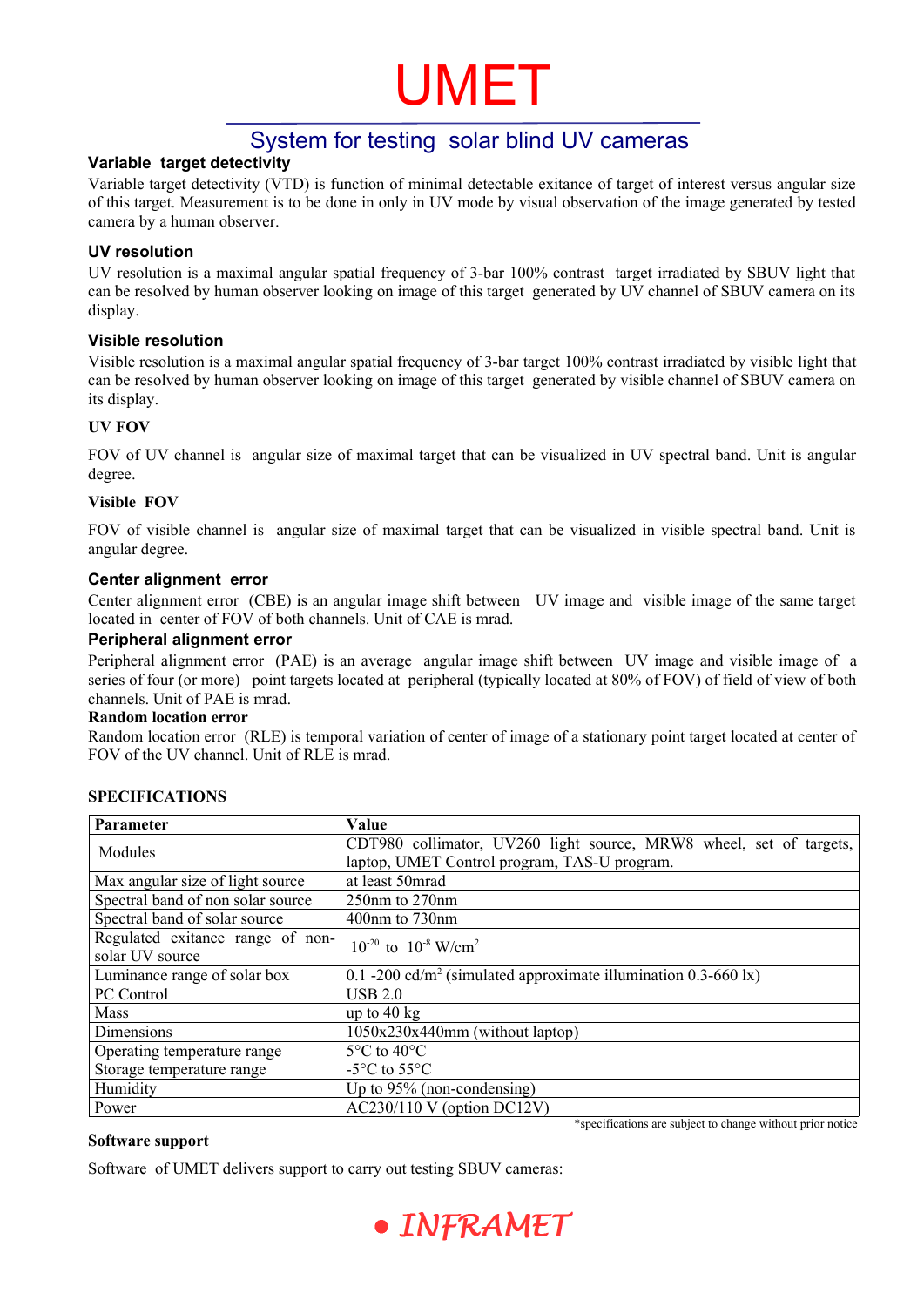

# System for testing solar blind UV cameras

#### **UMET Control program:**

- 1. remote control of UV light intensity of the UV260 light source,
- 2. rotation of MWR-8 wheel with the targets.

#### **TAS-U program**

- 1. Acquisition of video images from UV/visible channel generated by tested UV camera (user is to choose one of following video standards: analog video, HDMI, CL, SDI, Ethernet, GigE, DVI),
- 2. Measurement of NERE (objective calculation of noise and signal)
- 3. Software support in calculation of alignment errors and random location error.
- 4. Software support in calculation of FOV of both channels.

 Attention: It should be noted that UMET offers only limited support for measurement of: MDI, ECRF, VTD, UV resolution, and visible resolution. These are basically subjective parameters that are determined on basis of subjective analysis of images from tested camera.

### **OPTIONS**

Two optional solutions are offered:

- 1. Measurement of UV sensitivity using classical blackbody method.
- 2. UMET system of reduced price.

#### **A. Additional HTB25D-1200 blackbody**

HTB25D-1200 is high temperature cavity blackbody integrated with a rotary wheel with a set of circular targets that enables measurement of UV sensitivity using classical blackbody method. This method is not recommended by Inframet due to a series of drawbacks. However, if users wants to measure this parameter then this option can be interesting. Technical detail as in https://www.inframet.com/Data\_sheets/HTB.pdf



Fig. 4. Photo of HTB25D-1200 blackbody

#### **B . UMET system of reduced price**

SBUV cameras are used typically to detect corona defects at distances 30m or more in situation when focal length of optics of such imagers is not higher than about 80 mm. It means that distance to the target of interest is over 375. Therefore, it can treated that SBUV cameras are used for observation of targets that are near optical infinity.

It such a situation it is reasonable to use optical collimator capable simulate optical infinity conditions. It should be also noted that highest accuracy of alignment of UV channel and visible channel can be achieved if both channels see a target located at optical infinity.

Due to such reasons UMET test system uses CDT reflective collimator to project images at optical infinity. However, CDT reflective collimator is a costly device in situation when most SBUV cameras are capable to generate sharp images of targets at distance as low as 2 m. Therefore it is technically possible to remove CDT collimator from blocks of UMET system and to carry out testing SBUV cameras using concept of direct view when tested camera see the target directly.

It means that the tests can be done using UMET systems without collimator. In detail, CDT collimator is replaced by a simple cylindrical hood for protecting target against background light.